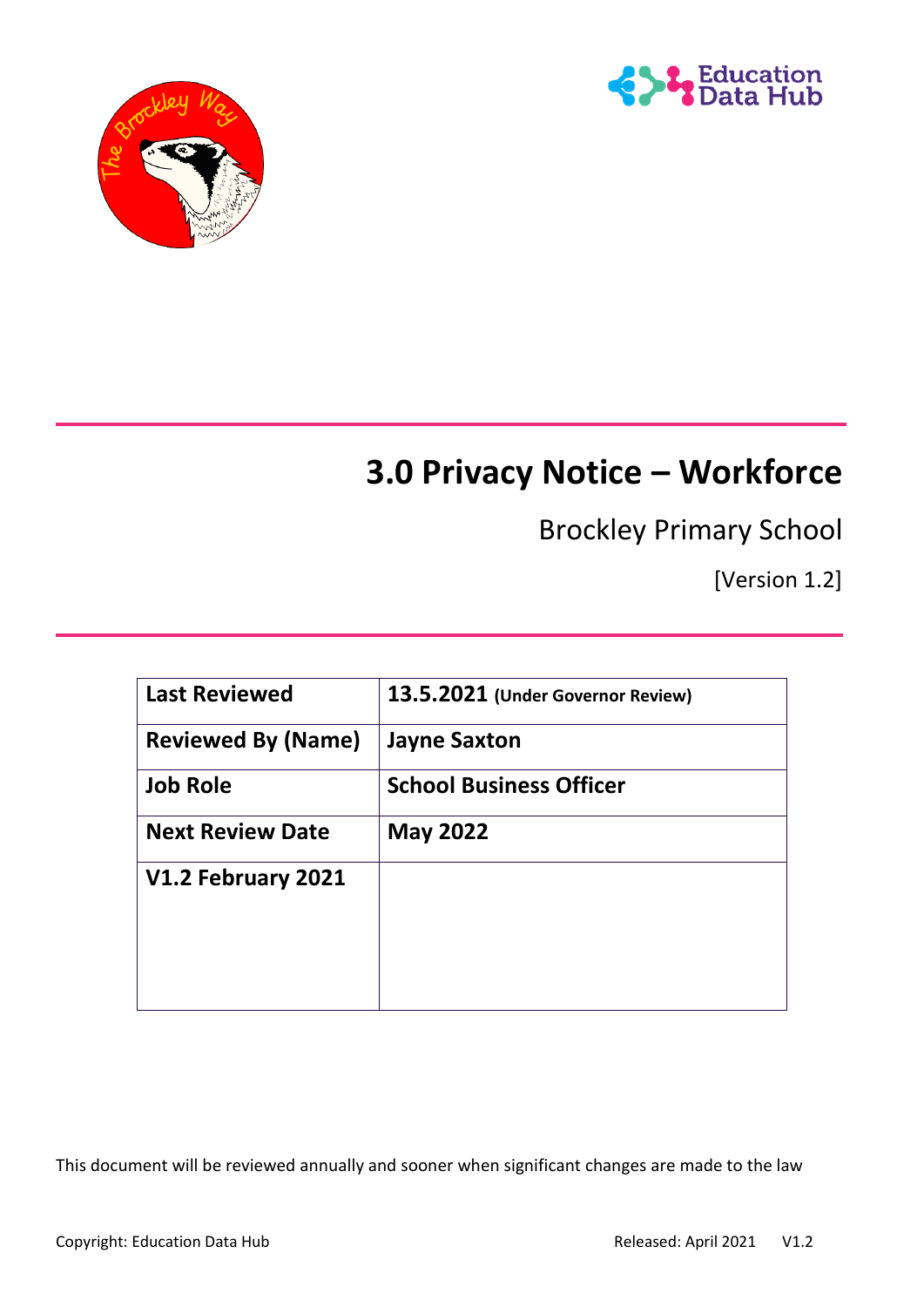# Contents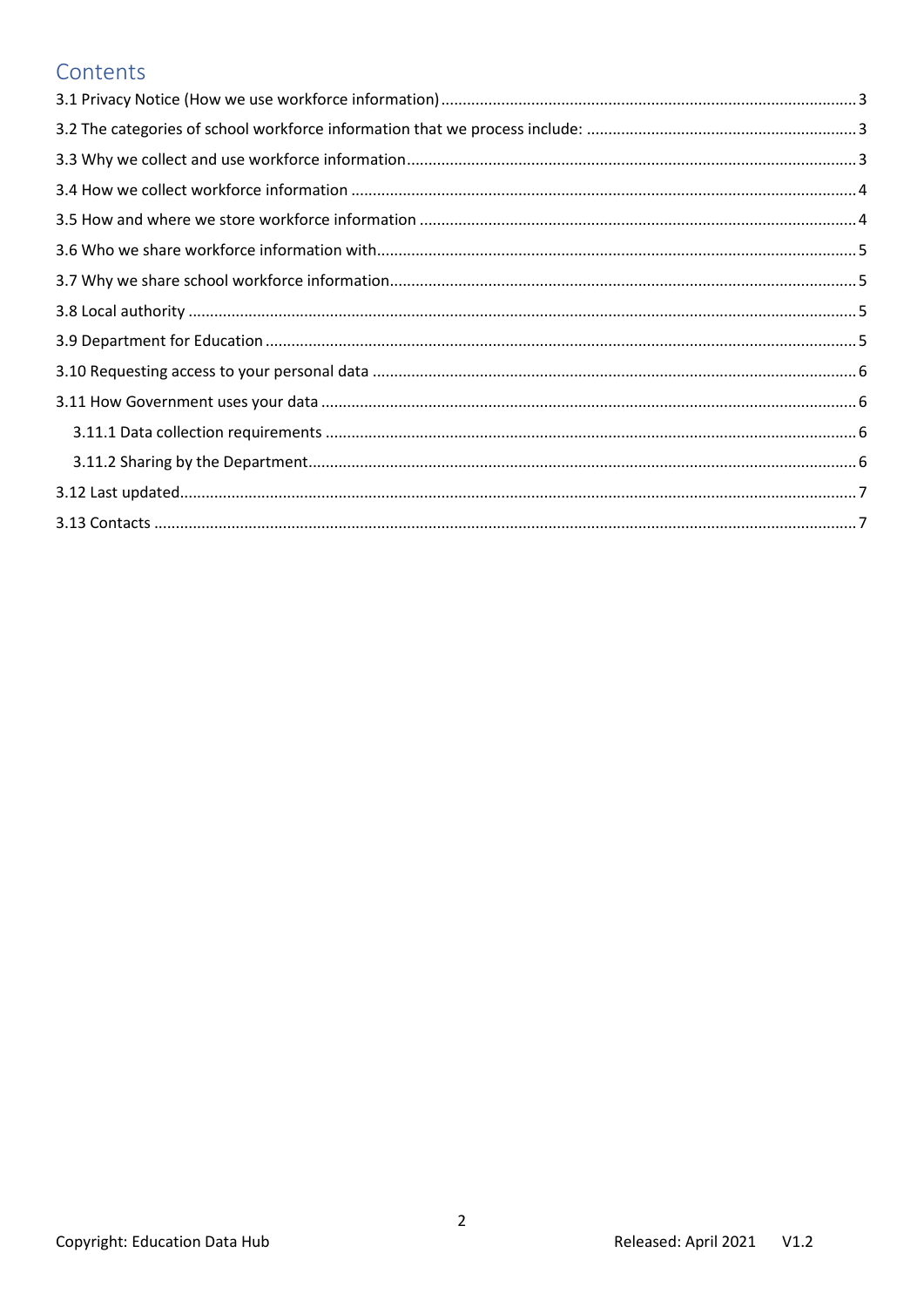# <span id="page-2-0"></span>3.1 Privacy Notice (How we use workforce information)

Brockley Primary School collect, hold, use and share information about our workforce. This is known as "personal data" and you have rights around that data, including knowing how and why we are processing the data. "Processing" data means from collecting, storing, using, sharing and disposing of it. We collect, hold and share personal information on the School workforce. The School workforce includes all those employed to teach, or otherwise engaged to work, either on a paid, contracted or voluntary basis, at the school.

# <span id="page-2-1"></span>3.2 The categories of school workforce information that we process include:

- personal information (such as name, address, employee or teacher number, national insurance number)
- characteristics information (such as gender, age, ethnic group)
- contract information (such as start date, hours worked, post, roles and salary information)
- work absence information (such as number of absences and reasons) and relevant medical information
- qualifications (and, where relevant, subjects taught)
- photographic records

• information about medical or health conditions, including whether you have a disability for which the school needs to make reasonable adjustments

• details of trade union membership if you pay your subscriptions through payroll

• equalities monitoring information, including information about your ethnic origin, sexual orientation, health and religion or belief

# <span id="page-2-2"></span>3.3 Why we collect and use workforce information

We use workforce data to:

- a) enable the development of a comprehensive picture of the workforce and how it is deployed
- b) inform the development of recruitment and retention policies
- c) enable individuals to be paid
- d) facilitate safer recruitment (e.g. by carrying out criminal records checks and requesting references)
- e) support effective performance management
- f) allow better financial modelling and planning
- g) support the management of absence

h) photographic images for identification purposes (safeguarding), and celebration purposes (to record work, classes and school events)

- i) to meet our statutory duties
- j) for site security
- k) protect public monies against fraud
- l) to detect and prevent crime and combat fraud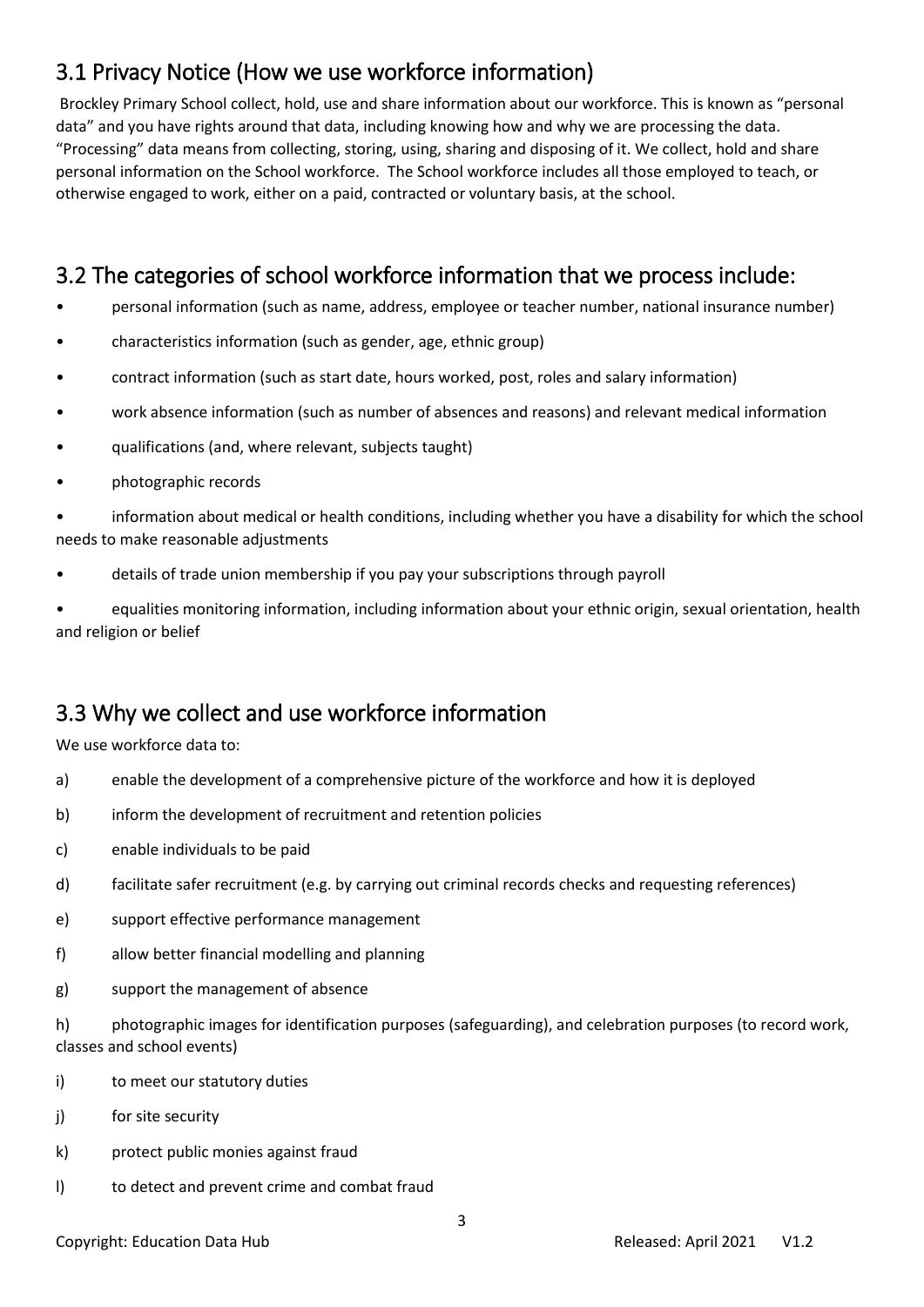#### m) to streamline systems

Under the General Data Protection Regulation (GDPR), the legal basis / bases we rely on for processing personal information for general purposes are:

- Article 6(a) Consent (for any processing which does not fall into the bases detail within this section below)
- Article 6(b) Contract (your contract of employment)
- Article 6(c) Compliance and Legal Obligation

In particular, but not exclusively, section 5 of the Education (Supply of Information about the School Workforce) (England) Regulations 2007 and amendments

- Article 6(e) Public Interest
- Article 6(f) Legitimate Interest (this may only be relevant to MATs and their relation to trust level staff)

In addition, we rely on GDPR Article 9 and the Data Protection Act 2018 Schedule 1 Part 1 and Part 2 concerning any special category data (personal data that needs more protection because it is sensitive). Please refer to our Special Category Data Policy document for full details of these lawful bases for processing this data.

## <span id="page-3-0"></span>3.4 How we collect workforce information

We collect this information in a variety of ways. For example, data is collected through application forms, obtained from your passport or other identity documents such as your driving licence, from forms completed by you at the start of or during employment (such as pension benefit nomination forms), from correspondence with you, or through interviews, meetings or other assessments, self-certification forms [medical], Fit Notes, images provided by individuals or taken using school photographic equipment, local authorities, previous employers, NHS, the Police, the Disclosure and Barring Service and the Department for Education [DfE].

Workforce data is essential for the School's /Local authority's operational use. Whilst the majority of personal information you provide to us is mandatory, some of it is requested on a voluntary basis. In order to comply with data protection legislation, we will inform you at the point of collection, whether you are required to provide certain information to us and your rights in relation to this

## <span id="page-3-1"></span>3.5 How and where we store workforce information

We securely store workforce information on the School's IT network. Staff data is contained in the MIS system (RM Integris) which is cloud based and supported by RM. Data held on the network should be stored on the on-premise servers which are security control by folder permissions. The relevant folder permissions ensures that sensitive information is protected from those who shouldn't have the authorization to change or even access the content. At the same time, configuring permissions lets users who have the right to access a folder to do so securely. Any data transmitted on email is held ion O365 edu tenants. Any data shared in Teams is governed by Teams Policy and security controls. These policies follow our own best practice and guidelines set down by the DfE. Secure storage is provided for paper based records. We hold data securely for the set amount of time shown in our data retention schedule. For more information on our data retention schedule and how we keep your data safe, please visit the school website for information regarding the retention document.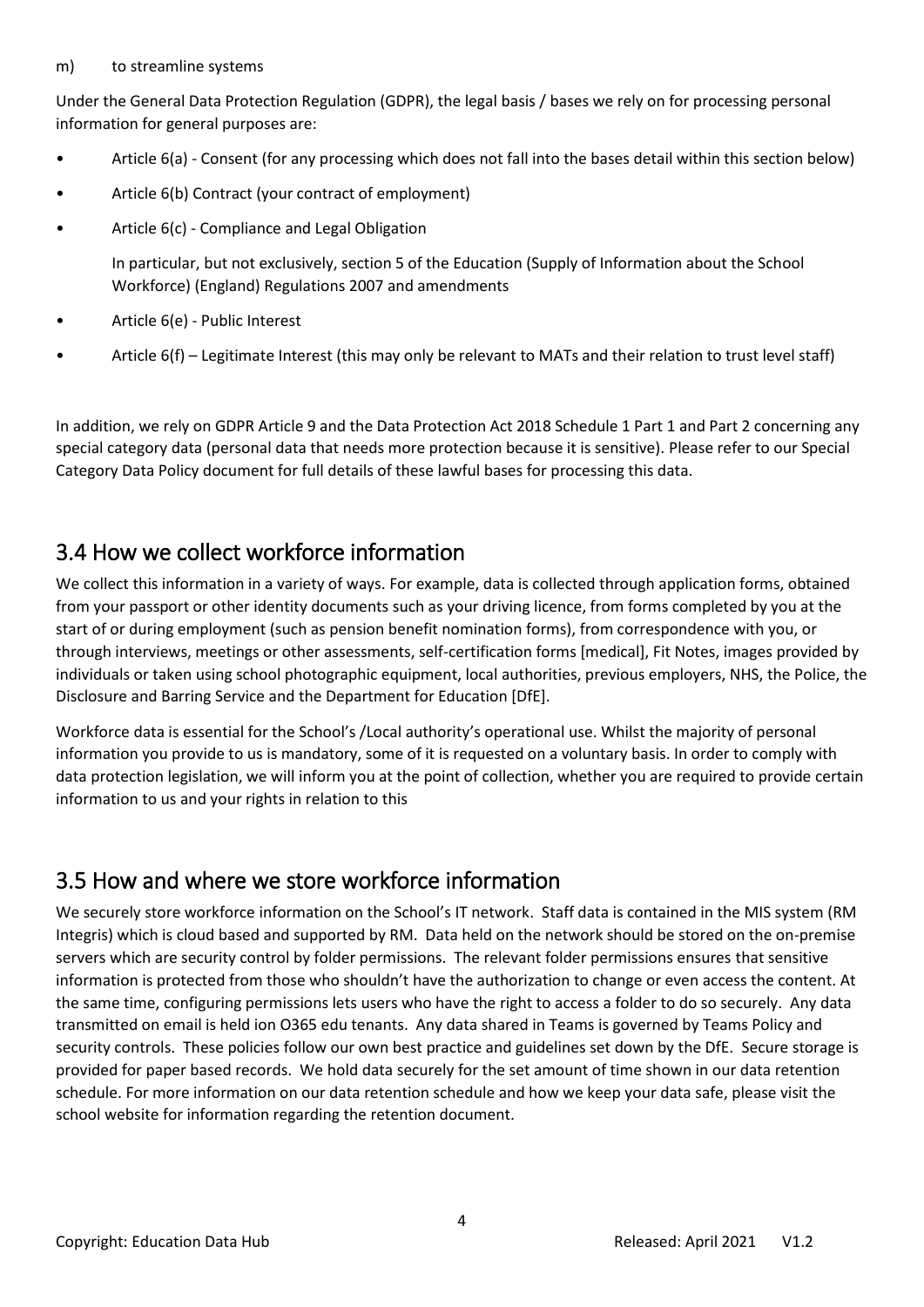# <span id="page-4-0"></span>3.6 Who we share workforce information with

We routinely share this information with:

- our Local Authority (particularly in relation functions related to HR, payroll and Criminal Records checks)
- our Governing Body
- the Department for Education (DfE)
- HMRC
- The Disclosure and Barring Service
- Employers where references are requested
- Police
- External systems used by the School to carry out day to day processes and requirements. For example, and not limited to; RM Integris, Purple Mash, Bug Club, Times Tables Rockstars, Eazmag

Please see Appendix 1 for a full list of the third parties we share with.

In connection with the purposes identified above, your personal information may be transferred outside the UK and the European Economic Area ('EEA'), including to the United States. Where information is transferred outside the UK or EEA that is not subject to an adequacy decision by the EU Commission, information is adequately protected by EU Commission approved standard contractual clauses or a vendor's Processor Binding Corporate Rules. For more information on the transfer mechanism used, please contact us at the details set out below.

# <span id="page-4-1"></span>3.7 Why we share school workforce information

We do not share information about our workforce members with anyone without consent unless the law and our policies allow us to do so.

# <span id="page-4-2"></span>3.8 Local authority

We are required to share information about our workforce members with our Local authority (LA) under section 5 of the Education (Supply of Information about the School Workforce) (England) Regulations 2007 and amendments.

This may include, inter alia matters relating to the following: -

- payroll
- contracts
- Occupational Health

## <span id="page-4-3"></span>3.9 Department for Education

We share personal data with the Department for Education (DfE) on a statutory basis. We are required to share information about our school employees with the Department for Education (DfE) under section 5 of the Education (Supply of Information about the School Workforce) (England) Regulations 2007 and amendments. All data is transferred securely and held by DfE under a combination of software and hardware controls which meet the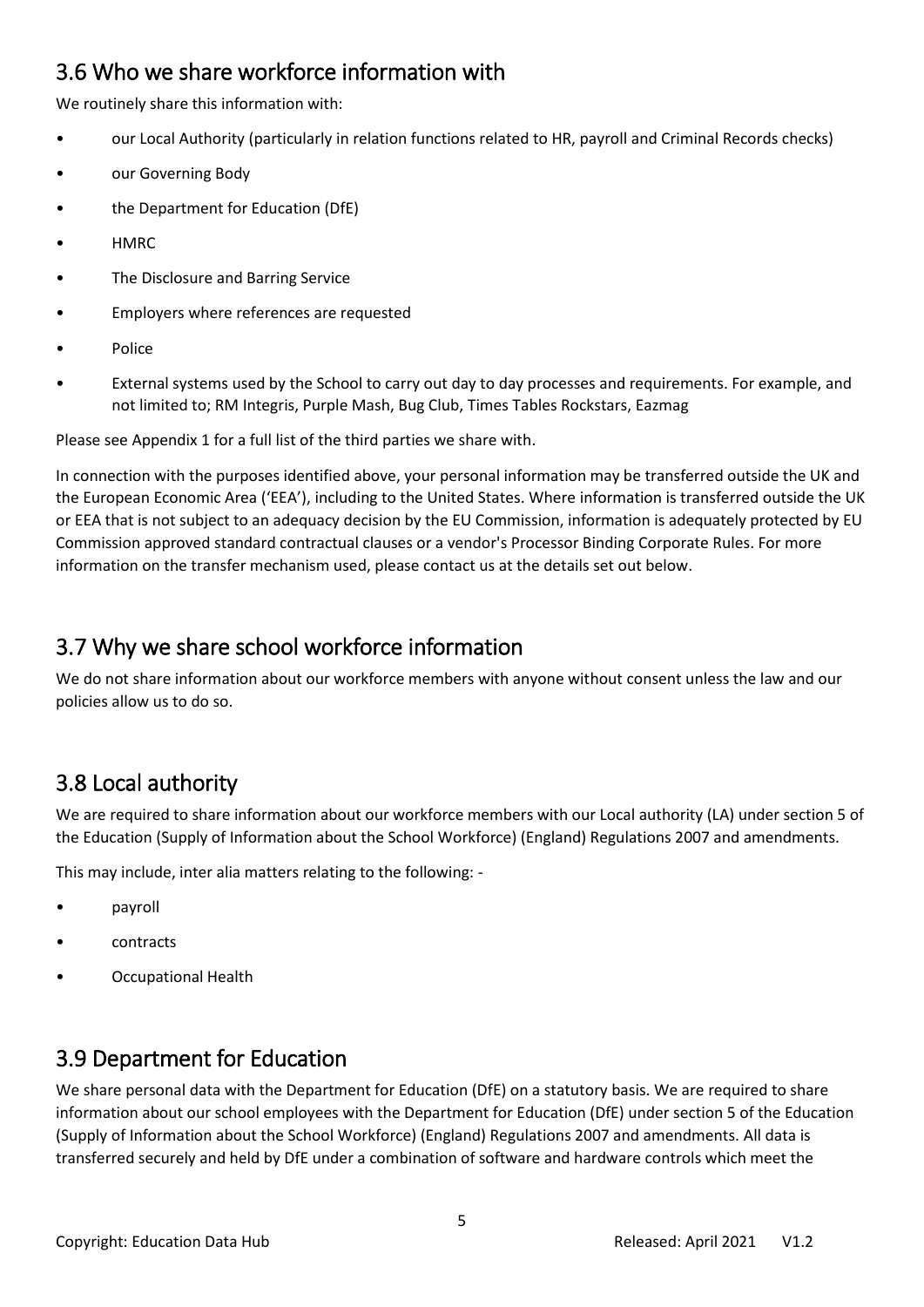curren[t government security policy framework.](https://www.gov.uk/government/publications/security-policy-framework) For more information about the Department's data sharing process, please visit: https://www.gov.uk/data-protection-how-we-collect-and-share-research-data

# <span id="page-5-0"></span>3.10 Requesting access to your personal data

Under data protection legislation, you have the right to request access to information about you that we hold. To make a request for your personal information, contact the School Office, the Headteacher or the Data Protection Officer.

You also have the right to:

- be informed about the collection and use of your personal data
- rectification, ie to have inaccurate personal data rectified, or completed if it is incomplete
- erasure, often known as the 'right to be forgotten'; however this does not apply where, amongst other things, processing is necessary to comply with a legal obligation
- restrict processing, although, as above this is a limited right
- object; though other than for marketing purposes, this is also limited as above
- Where we rely on your consent to process your data, you have the right to revoke that consent
- You also have rights in relation to automated decision making and profiling, though these are not currently relevant
- Finally, the right to seek redress, either through the ICO, or through the courts

#### <span id="page-5-1"></span>3.11 How Government uses your data

The workforce data that we lawfully share with the DfE through data collections:

- informs departmental policy on pay and the monitoring of the effectiveness and diversity of the school workforce
- links to school funding and expenditure
- supports 'longer term' research and monitoring of educational policy

#### <span id="page-5-2"></span>3.11.1 Data collection requirements

The DfE collects and processes personal data relating to those employed by schools (including Multi Academy Trusts) and local authorities that work in state funded schools (including all maintained schools, all academies and free schools and all special schools including Pupil Referral Units and Alternative Provision). All state funded schools are required to make a census submission because it is a statutory return under sections 113 and 114 of the Education Act 2005

To find out more about the data collection requirements placed on us by the Department for Education including the data that we share with them, go to [https://www.gov.uk/education/data-collection-and-censuses-for-schools.](https://www.gov.uk/education/data-collection-and-censuses-for-schools)

#### <span id="page-5-3"></span>3.11.2 Sharing by the Department

The Department may share information about school employees with third parties who promote the education or well-being of children or the effective deployment of school staff in England by: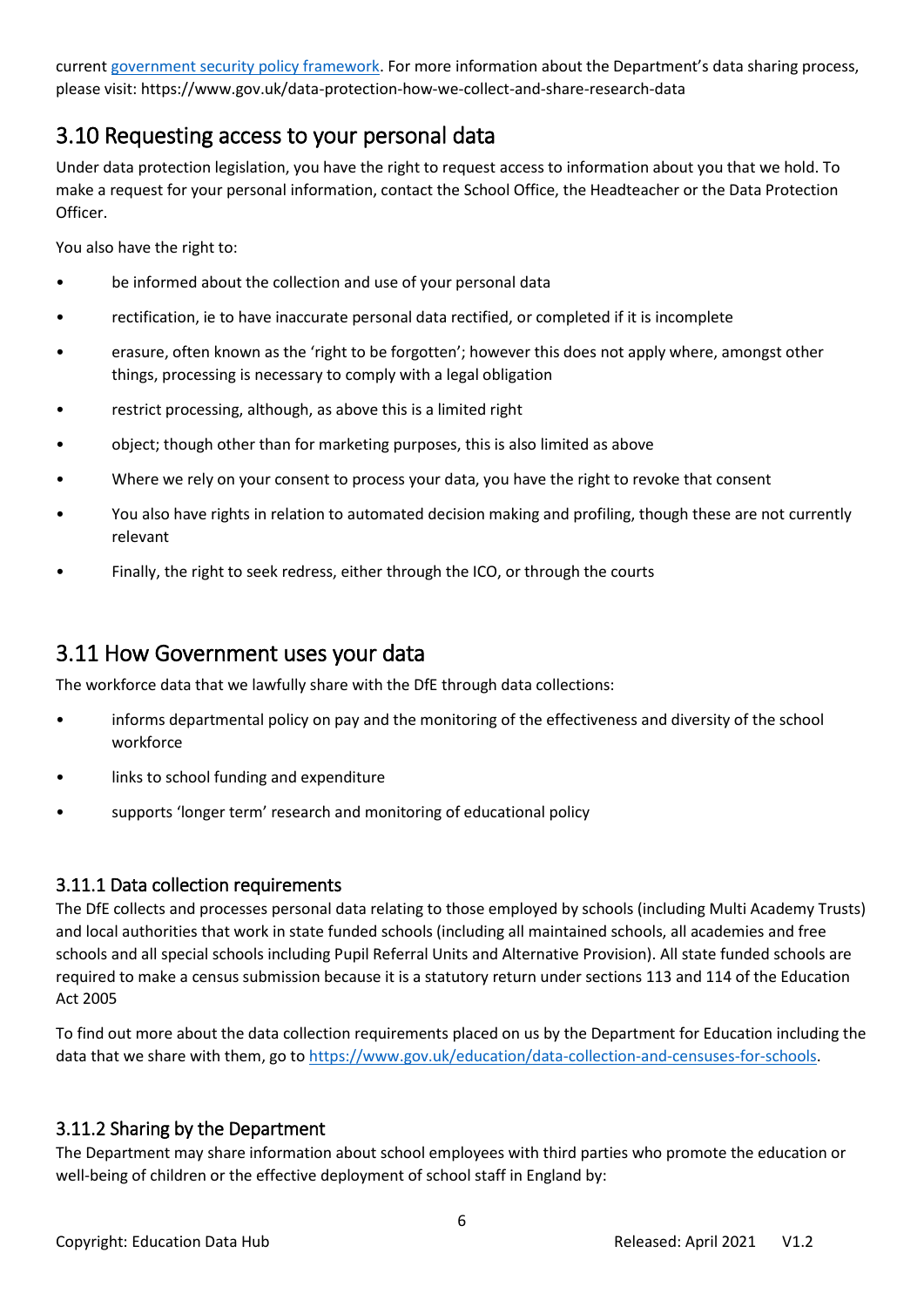- conducting research or analysis
- producing statistics
- providing information, advice or guidance

The Department has robust processes in place to ensure that the confidentiality of personal data is maintained and there are stringent controls in place regarding access to it and its use. Decisions on whether DfE releases personal data to third parties are subject to a strict approval process and based on a detailed assessment of:

- who is requesting the data
- the purpose for which it is required
- the level and sensitivity of data requested; and
- the arrangements in place to securely store and handle the data

To be granted access to school workforce information, organisations must comply with its strict terms and conditions covering the confidentiality and handling of the data, security arrangements and retention and use of the data.

If you need more information about how our local authority and/or DfE collect and use your information, please visit:

- our local authority at http://www.derbyshire.gov.uk/privacynotices ; or
- the DfE website at https://www.gov.uk/data-protection-how-we-collect-and-share-research-data

If you are unable to access these websites, please contact:

## <span id="page-6-0"></span>3.12 Last updated

We may need to update this privacy notice periodically, so we recommend that you revisit this information from time to time. This version was last updated on  $13<sup>th</sup>$  May 2021.

### <span id="page-6-1"></span>3.13 Contacts

If you have a concern about the way we are collecting or using your personal data or you would like to discuss anything in this privacy notice, we ask that you raise your concern with us in the first instance.

Please contact the School Office, Headteacher or School Data Protection Officer:

| <b>Data Protection Officer</b> | GDPR for Schools, Derbyshire County Council                                      |  |  |
|--------------------------------|----------------------------------------------------------------------------------|--|--|
| <b>DPO Email:</b>              | gdprforschools@derbyshire.gov.uk                                                 |  |  |
| <b>DPO Phone:</b>              | 01629 532888                                                                     |  |  |
| <b>DPO Address:</b>            | Room 396, North Block, County Hall, Smedley Street, Matlock, Derbyshire, DE4 3AG |  |  |

For Derbyshire County Council:

Information Governance Officer

Children's Services Department, Derbyshire County Council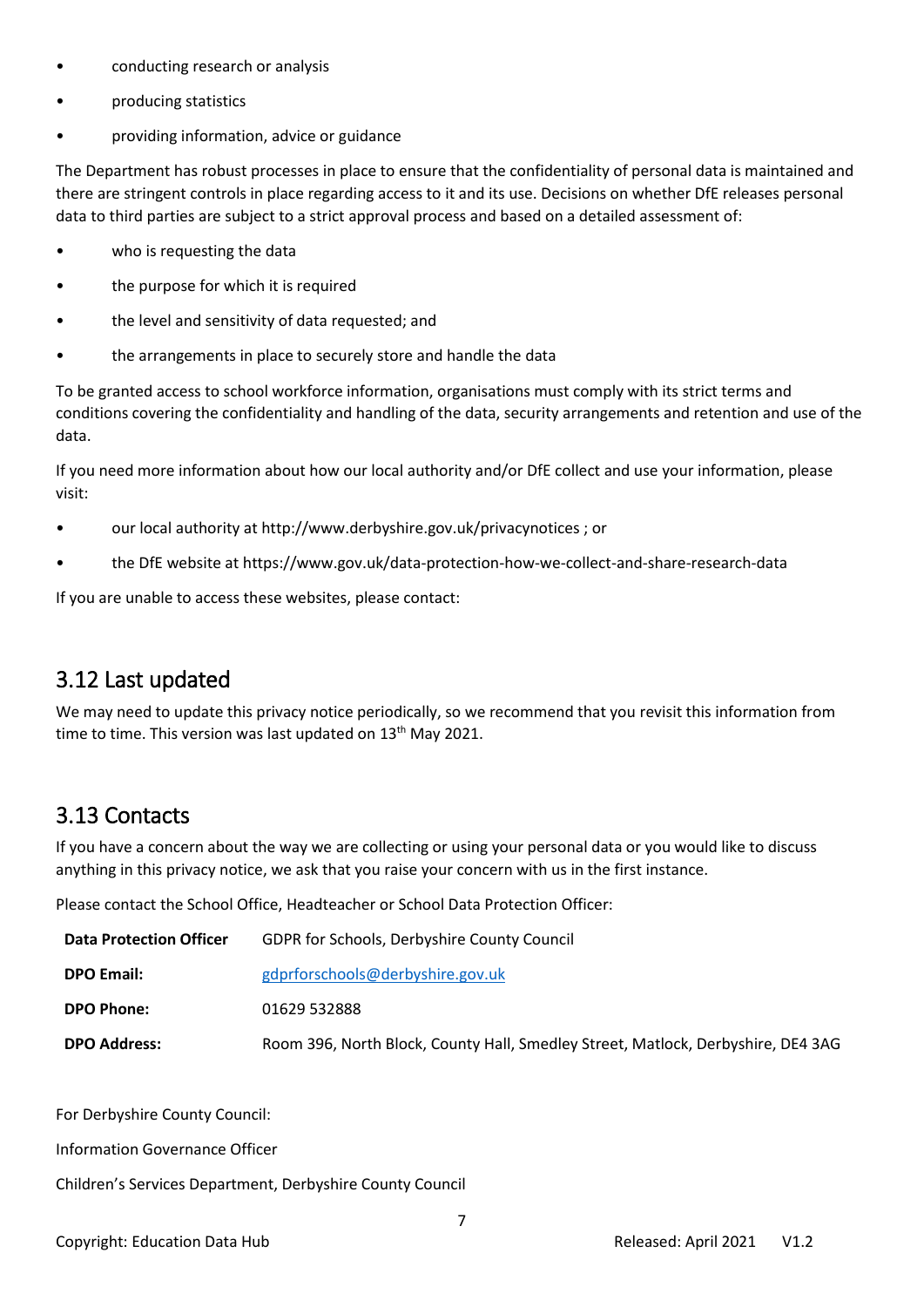Room 361

County Hall

Matlock

Derbyshire

DE4 3AG

Email: cs.dpandfoi@derbyshire.gov.uk

Telephone: 01629 532011

For DfE: Public Communications Unit, Department for Education, Sanctuary Buildings, Great Smith Street, London, SW1P 3BT Website: www.education.gov.uk https://www.gov.uk/contact-dfe Email: http://www.education.gov.uk Telephone: 0370 000 2288

If however you are dissatisfied with our response to your concerns you can of course contact the ICO quoting our ICO registration number Z6445458 and stating that the Data Controller is Brockley Primary School.

Information Commissioners' Office Wycliffe House Water Lane Wilmslow Cheshire SK9 5AF Tel: 0303 123 1113 (local rate) or 01625 545 745 if you prefer to use a national rate number Fax: 01625 524 510 Website[: https://ico.org.uk/concerns/](https://ico.org.uk/concerns/)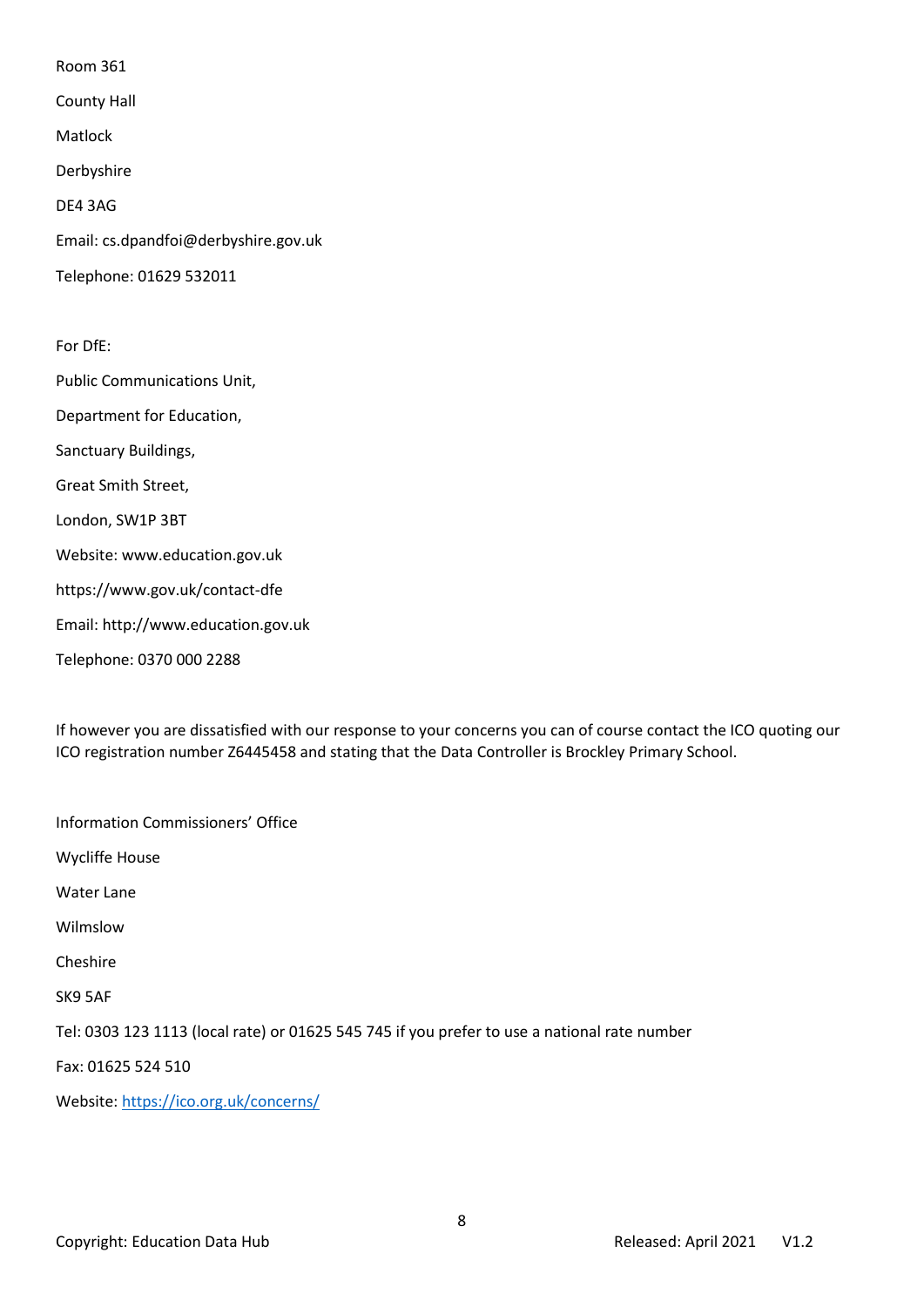Appendix 1 – Full list of external agencies whom information is shared with

# **Suppliers and Products**

| <b>Brockley Primary School</b>                      |  |  |  |  |
|-----------------------------------------------------|--|--|--|--|
| 2Simple Ltd                                         |  |  |  |  |
| <b>Purple Mash</b>                                  |  |  |  |  |
| <b>3P Learning Ltd</b>                              |  |  |  |  |
| <b>Mathletics</b>                                   |  |  |  |  |
| <b>Charanga Ltd</b>                                 |  |  |  |  |
| <b>Musical School</b>                               |  |  |  |  |
| <b>Class Twist Inc.</b>                             |  |  |  |  |
| <b>Class Dojo</b>                                   |  |  |  |  |
| <b>Classroom Secrets Ltd</b>                        |  |  |  |  |
| <b>Classroom Secrets</b>                            |  |  |  |  |
| <b>Clifton EMAG Ltd</b>                             |  |  |  |  |
| <b>EAZ MAG</b>                                      |  |  |  |  |
| <b>Community Brands UK Holdings Ltd t/a Eduspot</b> |  |  |  |  |
| <b>Teachers2Parents Ltd</b>                         |  |  |  |  |
| <b>Cool Milk at School Ltd</b>                      |  |  |  |  |
| <b>Cool Milk</b>                                    |  |  |  |  |
| <b>Department for Education (DfE)</b>               |  |  |  |  |
| <b>Analyse School Performance (ASP)</b>             |  |  |  |  |
| <b>COLLECT</b>                                      |  |  |  |  |
| <b>Common Transfer Form (CTF)</b>                   |  |  |  |  |
| <b>DfE Sign-in</b>                                  |  |  |  |  |
| <b>FSM Eligibility Checking System (ECS)</b>        |  |  |  |  |
| <b>Get Information About Schools (GIAS)</b>         |  |  |  |  |
| <b>Key to Success (KtS)</b>                         |  |  |  |  |
| <b>Learning Records Service (LRS)</b>               |  |  |  |  |
| <b>National Curriculum Tools (NCA Tools)</b>        |  |  |  |  |
| <b>National Pupil Database (NPD)</b>                |  |  |  |  |
| <b>Ofsted</b>                                       |  |  |  |  |
| <b>Performance Checking Exercise</b>                |  |  |  |  |
| <b>Primary Assessment Gateway</b>                   |  |  |  |  |
| <b>Pupil Census</b>                                 |  |  |  |  |
| <b>Pupil Premium Review</b>                         |  |  |  |  |
| <b>School to School (S2S)</b>                       |  |  |  |  |
| <b>Standards and Testing Agency</b>                 |  |  |  |  |
| <b>Teacher Services</b>                             |  |  |  |  |
| <b>Teachers' Pensions</b>                           |  |  |  |  |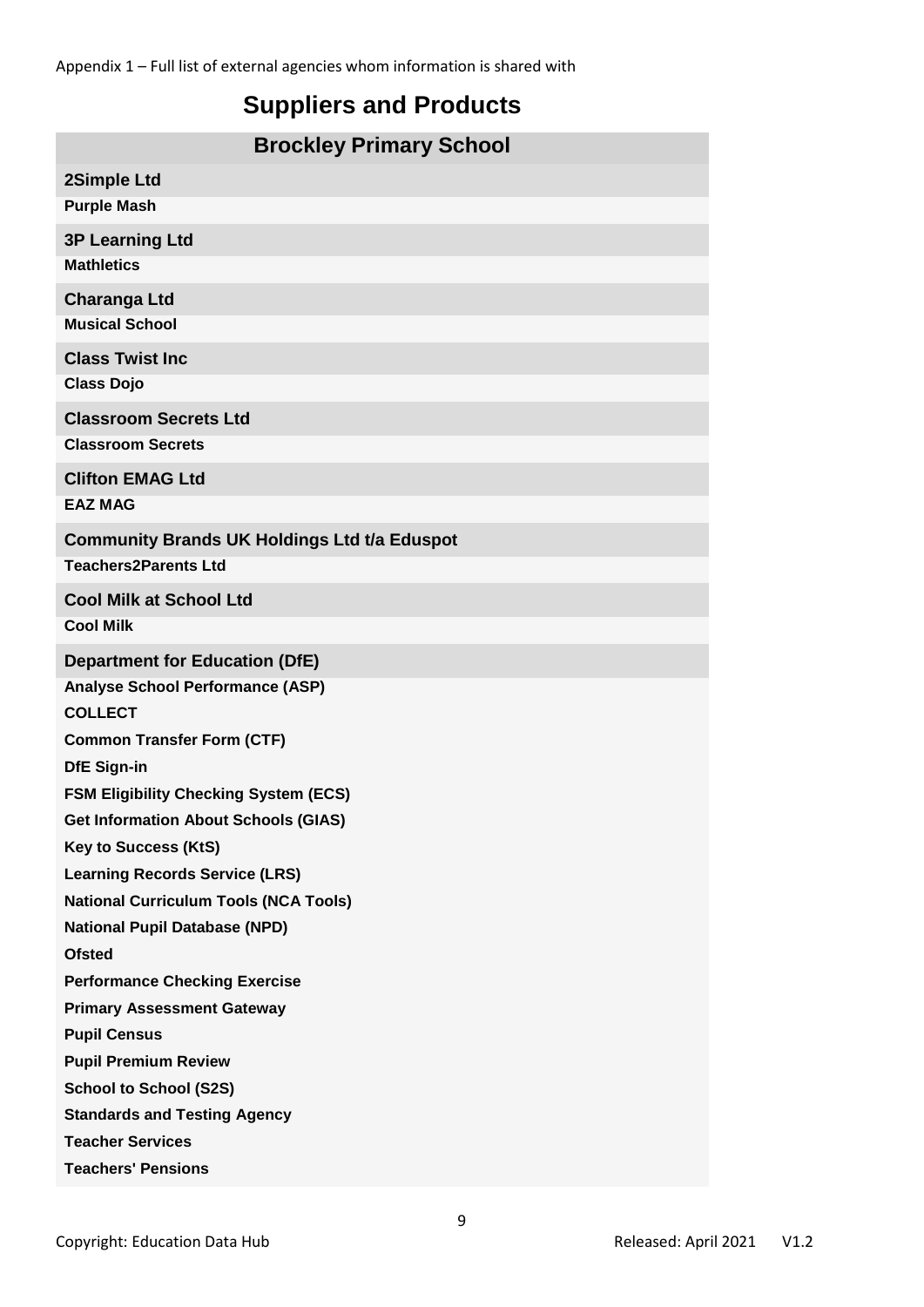#### **Derby and Derbyshire Safeguarding Children Partnership DDSCP**

**Derbyshire County Council**

**Derbyshire County Council**

**Internal Process-Alt Provision Sport Music etc**

**Internal Process-Alternative Provision Early Help**

**Internal Process-Governance and Finance**

**Internal Process-Photographs**

**Internal Process-Pupil Assessment and Tracking**

**Internal Process-Pupil Files (non SEND)**

**Internal Process-Pupil Meal Registers**

**Internal Process-Pupil Work**

**Internal Process-Safeguarding Pupil Files**

**Internal Process-SEND Pupil Files**

**Internal Process-Sign-in and evacuation records**

**Internal Process-Staff HR Files**

**Internal Process-Staff Recruitment Files** 

**Internal Process-Teacher planning**

**Internal Process-Trip and Visit Records**

**SAP for Schools**

**Edenred (UK Group) Limited**

**Edenred**

**eduFOCUS Limited**

**Educational Visits Online Management System EVOLVE**

**Facebook Inc.**

**Facebook**

**Maths Circle Ltd**

**Times Table Rockstars**

**Microsoft UK**

**Office 365**

**Teams**

**One Team Logic Limited MyConcern**

**Pearson PLC**

**Bug Club**

**Playwaze Limited**

**Playwaze**

**Raspberry Pi Foundation**

**Raspberry Pi**

**RM Education Ltd**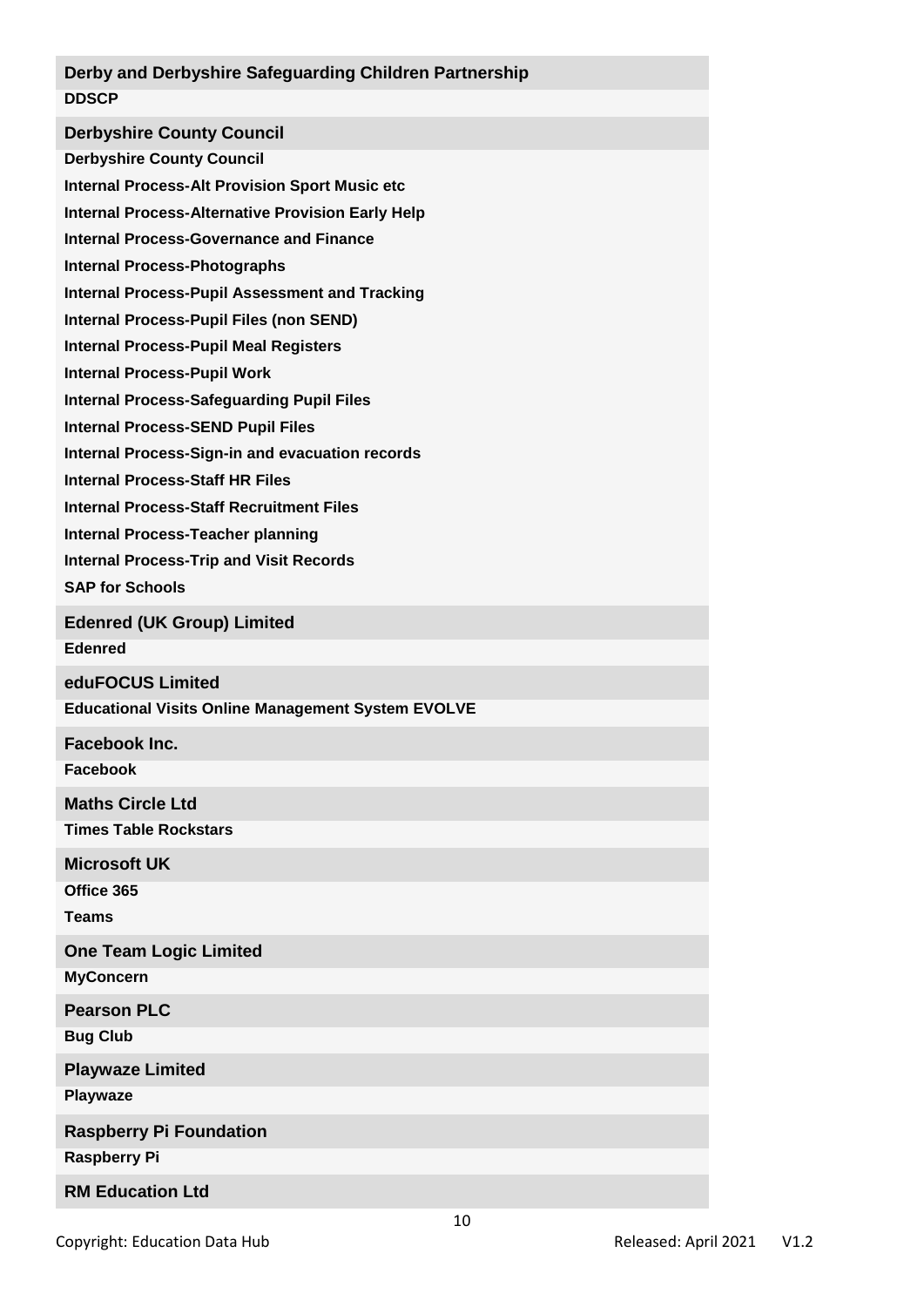| <b>RM Integris</b>                   |
|--------------------------------------|
| <b>Seesaw Learning Inc</b>           |
| <b>Seesaw</b>                        |
| <b>Teach Active Ltd</b>              |
| <b>Maths of the Day</b>              |
| <b>Wonde Ltd</b>                     |
| Wonde                                |
| <b>Youth Sport Trust</b>             |
| <b>Youth Sport Trust</b>             |
| <b>Zoom Video Communications Inc</b> |
| Zoom                                 |